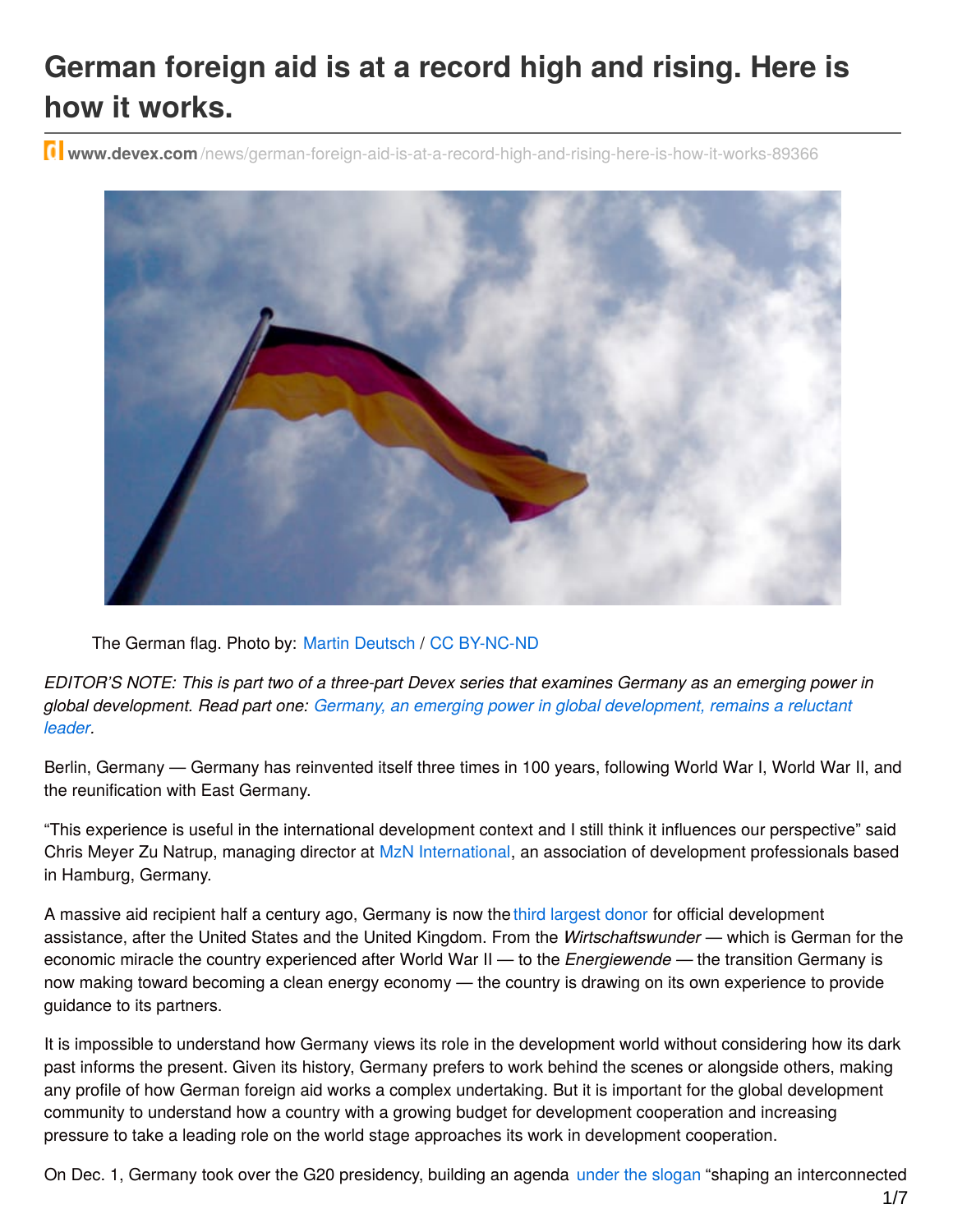world." A range of development topics, from youth employment to marine conservation to sustainable supply chains, will be on the agenda at the G20 summit, which will take place in Hamburg in July. The country is seeking thoughts from the other G20 members — as well as representatives of groups ranging from business to women to academia — in a meeting German Chancellor Angela Merkel has called more [important](https://www.g20.org/Webs/G20/EN/Home/home_node.html) now than ever before. It is also a chance for Germany to shape trends in global development going forward.

"Good, effective, poverty-beating development and humanitarian aid cannot simply be exported — it must be based on good cooperation. It's more Made with Germany, and less Made in Germany," Meyer Zu Natrup said.

# **ODA on the rise**

German official development assistance is on the rise, according to data from Donor [Tracker](https://www.donortracker.org/countries/germany), an initiative of SEEK [Development,](http://seekdevelopment.org/) which is a global development consulting group based in Berlin that has recently expanded the Donor Tracker with funding from the Bill & Melinda Gates [Foundation](https://www.devex.com/organizations/bill-melinda-gates-foundation-b-mgf-44525).

German ODA increased by 26 percent in 2015, with the country spending \$17.8 billion — or .52 percent of its gross national income — on official development assistance that year. That was the largest development budget Germany has ever had, and it goes against the trend of declining ODA among other major donors, including the U.S. and Australia. Much of that increase in budget is due to the money the country has spent on refugees, which hit \$171 million in 2014, \$3.5 billion in 2015, and is expected to have doubled from 2015 to 2016.

With the words *Wir schaffen das,* or "we'll manage it," Merkel has pursued an open door policy for refugees. By the end of 2016, more than two-third of refugees coming to Europe find shelter in Germany, and once they are registered, they receive the wide-ranging social services provided to German citizens, said Dr. Martina Fuchs, founder and CEO of the nonprofit humanitarian aid organization Real Medicine [Foundation](https://www.devex.com/organizations/real-medicine-foundation-49377). While Germany anticipates the crisis will cost the country \$86.2 billion over thenext four [years](http://www.wsj.com/articles/germany-puts-migration-related-costs-at-over-86-billion-over-next-four-years-1467392402), it is one of only a few European countries that are not making cuts to its global development budget in order to offset these costs.

"Quite to the contrary, Germany has increased its assistance," said Sabine Campe, a partner at SEEK Development.

Between 2016 and 2019, German development aid is expected to increase by more than \$8.9 billion than initially planned, not including refugee costs. Minister of Finance Wolfgang Schäuble cited the "increasingly difficult international environment" as the reason for this 8.3 billion euros in [additional](https://www.euractiv.com/section/development-policy/news/german-development-aid-hits-record-high-in-draft-budget/) funding — which the German media reported on widely given that it was the largest increase in the country's history. But while the country keeps this rising costs for refugees separate from increasing dollars for development assistance, the government sees the two issues as inseparable.

"The migration crisis can be understood as a symptom of unequal living conditions, and if you stop investing in areas like education and health, you will not solve the problem," Campe told Devex.

The crisis, she said, has led Germany to view development cooperation as even more important than it was before. And increasingly, the country is framing its development cooperation as an effort to address the root causes of migration, and a matter not only of humanity but also of stability and security. Particularly in Germany, a change like this tends to take years, but the Federal Ministry for Economic Cooperation and [Development](https://www.devex.com/organizations/german-federal-ministry-for-economic-cooperation-and-development-bmz-48672), or BMZ, is in the midst of a faster transition than usual, because it has been asked to step up, said Meyer Zu Natrup.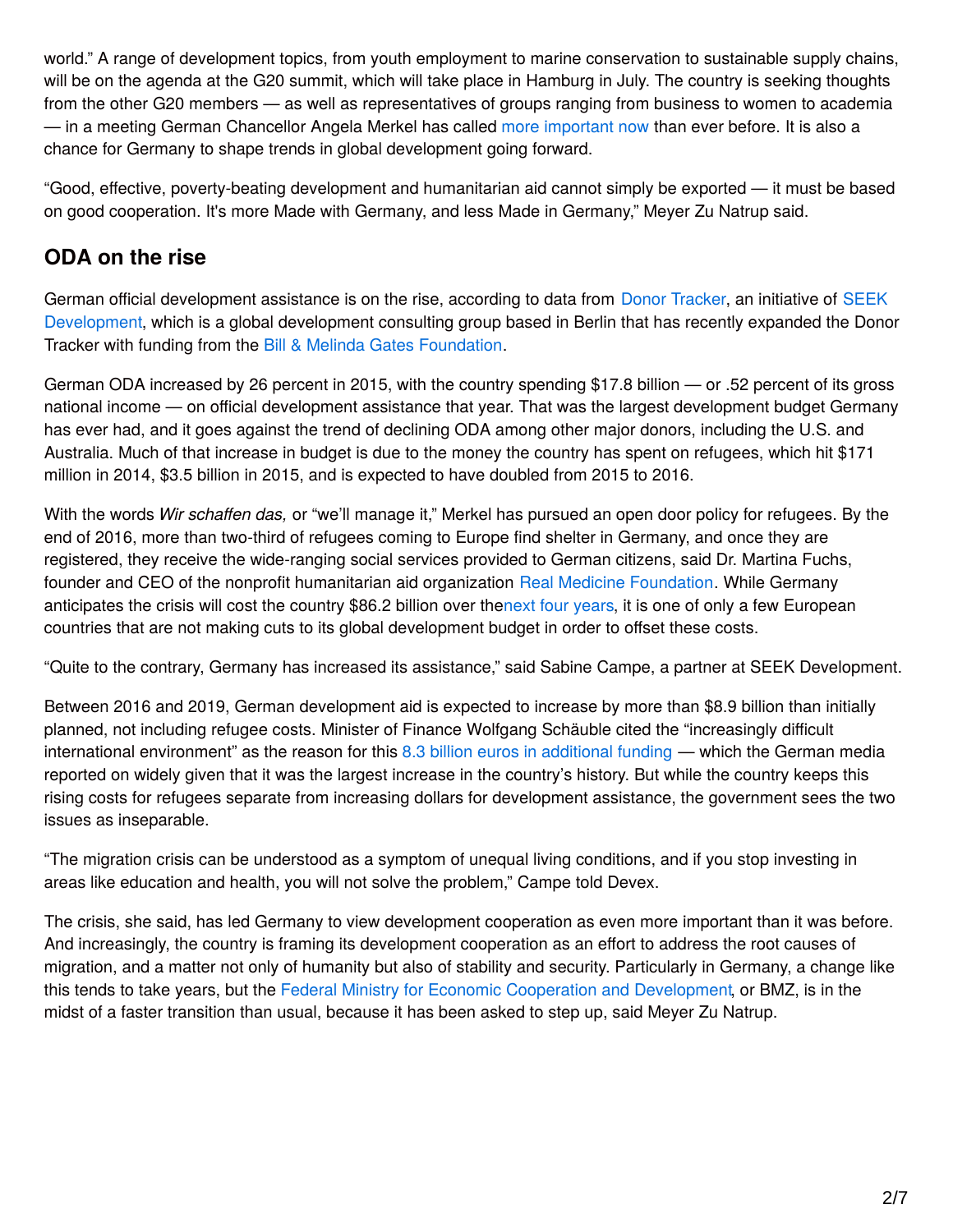

Germany's spending for refugees is on the rise. / SEEK Development

#### **An evolving structure**

In November, Devex visited with staff from BMZ and the German Corporation for [International](https://www.devex.com/organizations/deutsche-gesellschaft-fur-internationale-zusammenarbeit-giz-5065) Cooperation, or GIZ, in Bonn, a city in western Germany that was the seat of government for West Germany when the country was divided.

Staff gathered around the table to discuss IT for development, big data and virtual reality in a presentation the group called ICT Innovations for Development, which concluded with loud knocks on the table, the German version of a round of applause.

GIZ also has offices in Eschborn — which is closer to Frankfurt — and BMZ also has offices in Berlin, the German capital. But GIZ is in the process of constructing new and expanded office space closer to the Bonn headquarters of BMZ, its primary funder.

The majority of BMZ funding goes to two different entities, with GIZ focused on technical cooperation, and the KfW focused on financial cooperation. While some observers mistakenly think of GIZ as the German equivalent of the U.S Agency for International [Development](https://www.devex.com/organizations/usaid-45096) — given its 130 offices and 17,300 employees — it is actually a GmbH, the German acronym for a limited liability company. GIZ is a provider of consulting services, mostly to BMZ, but also to other partners, from international governments to private foundations such as the Gates Foundation. Two of the four branches of the KfW do global [development](https://www.kfw-entwicklungsbank.de/International-financing/KfW-Entwicklungsbank/) work:the KfW development bank, which finances and supports public sector projects, and th[eDEG](https://www.deginvest.de/International-financing/DEG/), which promotes business growth in emerging market countries.

Beyond GIZ and KfW, BMZ also provides funds to other federal development cooperation institutions, such as [BGR](http://www.bgr.bund.de/EN/Home/homepage_node_en.html), the federal agency for geosciences and natural resources, an[dPTB](https://www.ptb.de/cms/en.html), the national metrology institute. And BMZ also funds other entities, such as civil society organizations and political foundations. One example i[sDIE](http://www.die-gdi.de/), a think tank that launched an online tool calledthe NDC [Explorer](https://www.die-gdi.de/en/ndc/) earlier this month together with other partners and with funding from BMZ.

While BMZ is the primary funder of GIZ, other ministries also play a role in ODA, including the Federal Foreign Office and the Federal Ministry for Environment, Nature Conservation, Building and Nuclear Safety. For example, last year,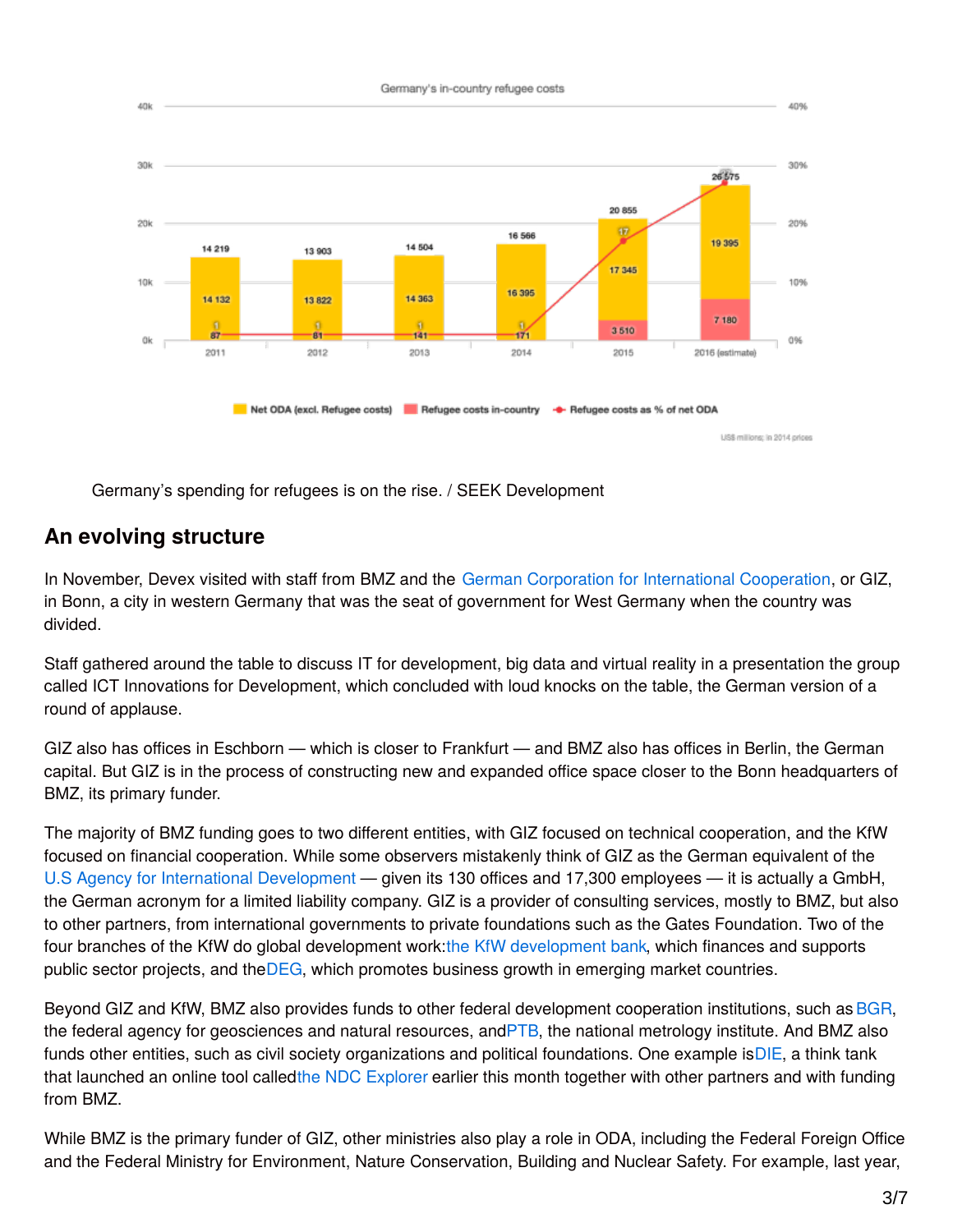the Seattle-based global health organization [PATH](https://www.devex.com/organizations/path-2766) [received](https://www.kfw.de/KfW-Group/Newsroom/Aktuelles/Pressemitteilungen/Pressemitteilungen-Details_387648.html) a grant from Germany's Federal Ministry of Education and Research to support testing of a malaria vaccine candidate in Africa. When several ministries get behind an issue, there is opportunity for collaboration, but also possibility of conflict.

"They are like siblings who fight each other," Knud Vöcking, a program manager at the German nonprofit [Urgewald](https://www.urgewald.org/), said of Schäuble and Minister of Development Gerd Müller. "Because the finance ministry sits on the Euro, it is more powerful than the development ministry. When Schäuble says no, it's a no."

These conflicts can also lead to contradictions, experts told Devex. For example, while GIZ works on renewable energy projects as part of its development cooperation, it also helps companies that have lost domestic opportunities in fossil fuels to find new markets in places such as India and China.

In 2011, three institutions — the German Technical Cooperation, or GTZ; German Development Service, or DED; and InWEnt — [merged](https://www.devex.com/news/in-sweeping-aid-reform-merged-german-agency-becomes-operational-71908) to form GIZ. This high-profile reorganization put the federal government 100 percent in charge of the newly formed aid agency in order to increase the efficiency of Germany's work in global development. But what is lesser known is that in 2015, BMZ led a reorganization of GIZ to align its efforts with the SDGs and international agreements on climate action, as reflected in thisGIZ [organization](https://www.giz.de/en/downloads/giz2017-en-unternehmensorganigramm.pdf) chart.

### **Partnerships as a priority**

Over dinner in Berlin, Hans-Joachim Fuchtel, the parliamentary state secretary for BMZ, drew an organizational chart filled with acronyms and numbers. He emphasized the separation of foreign and development ministries, explaining that this division between the Foreign Office and BMZ allows Germany to align its development cooperation more closely with the SDGs. Fuchtel talked with Devex about the way he pursues partnerships, emphasizing the role of his ears and his heart, not just his checkbook.

This meeting was a follow up to a trip that representatives of GIZ and BMZ recently made to Silicon Valley, with stops at technology companies, including Zipline, which is delivering blood via drones in Rwanda, and Planet, which is launching cube satellites to monitor the earth. Like many donors and implementers, BMZ and GIZ are interested not only in how technology will revolutionize development cooperation, but also how it can help them advance some of their goals. For example, Fuchtel explored whether software might play a role in an idea he has to link investment projects with training components in a single tender. But in one of many illustrations of how Germany's past is so intertwined with its present, the BMZ delegation explained at a Technology Salon event on big data in emerging markets that privacy is a sensitive topic in [Germany](http://www.usnews.com/news/best-countries/articles/2016-04-05/germanys-cryptic-debate-on-data-and-privacy).

"This should be a joint process, not developing a technology in the north and bringing it to the south, but to having an exchange and developing things together," sai[dCarsten](https://www.giz.de/en/mediacenter/34555.html) Hellpap, who is responsible for Energizing Development, or EnDev, at GIZ, which is a partnership between BMZ and other donors to provide 15 million people with access to energy by 2019. "We are interested in the role Silicon Valley can play, but I would still insist we get real development in these countries only if the technology development takes place in these countries."

Germany is known for the strength of its *Mittelstand*, or small and medium enterprise sector, and its vocational training and education system has been lifted up as a model for other [countries](https://www.bloomberg.com/news/articles/2013-04-29/what-germany-can-teach-the-u-dot-s-dot-about-vocational-education). Today, GIZ is working in close consultation with the private sector to support the reform of vocational training systems around the world. For example, EnDev has trained 37,000 craftsmen, vendors and technicians, and the program continues to experiment with the best model to maintain quality products, as well as a close relationship between producers and consumers for maintenance and repairs.

"The investment you make in this sector, helping entrepreneurs to develop their knowledge further, will allow them to develop innovations that are appropriate for their situation," Hellpap said.

Germany's three ODA priorities are migration, climate change and food security. Since 2014, BMZ has launched four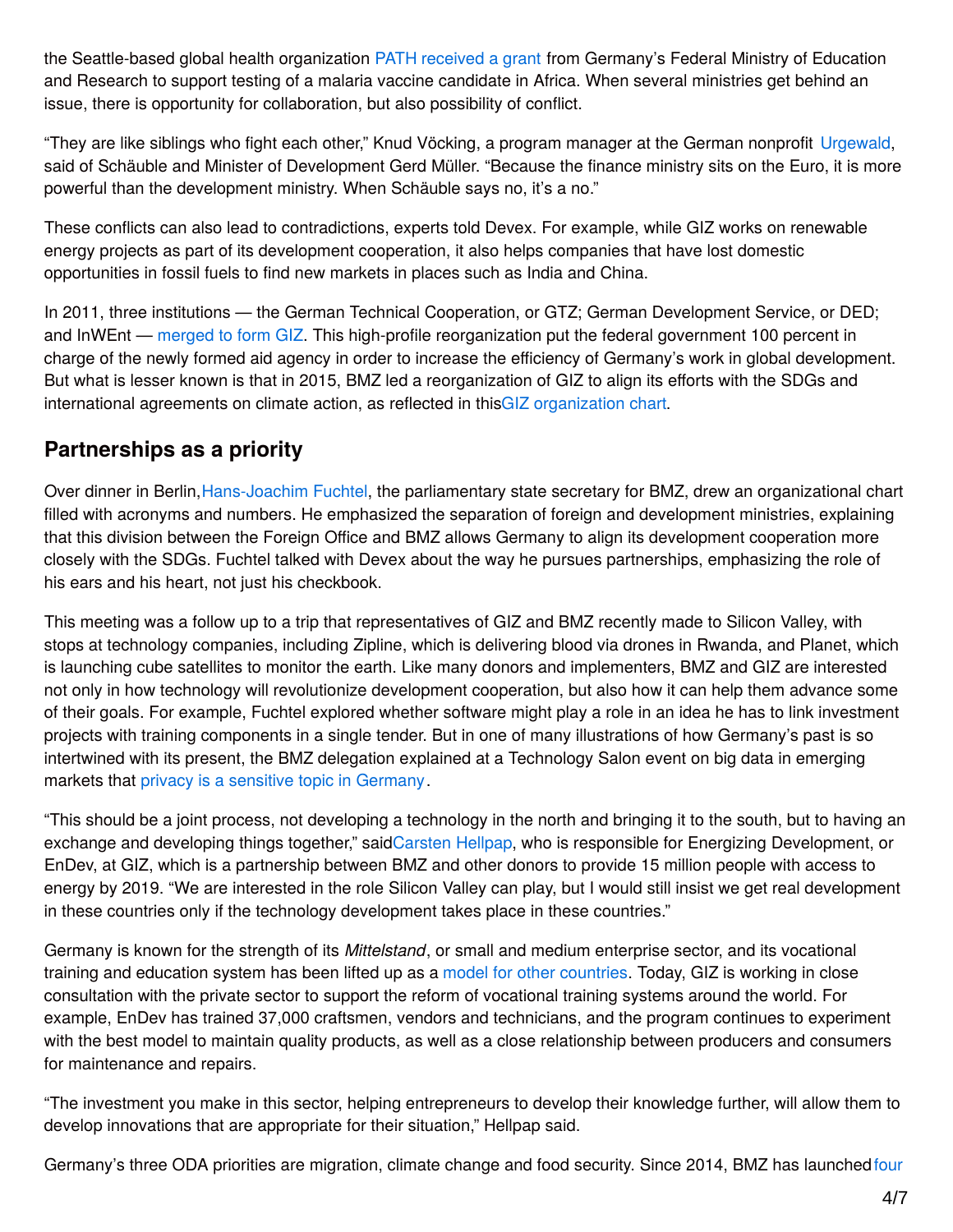special initiatives: tackling the root causes of displacement; stability and development in the Middle East North Africa region; global efforts to fight climate change; andOne World, No [Hunger](https://www.giz.de/en/mediacenter/30854.html). The initiatives give BMZ more flexibility to allocate funding for these priorities. This may not be good news for GIZ and KfW, given that they have traditionally received the majority of bilateral funding from BMZ, but it allows for new partners to benefit.

*Bernhard Kowatsch, head of the WFP innovation accelerator, talks about the model.*

Whenever the German federal government funds alongside state governments, or European Union institutions, there are benefits, such introductions to new partners, and drawbacks, such as separate monitoring and evaluation initiatives, experts told Devex.

#### **New priorities**

On Jan. 18, Germany revealed a new initiative to increase trade and development on the African continent, calling it th[eMarshall](http://www.bmz.de/en/publications/type_of_publication/information_flyer/information_brochures/Materialie270_africa_marshallplan.pdf) Plan, in reference to the program that played such a key role in its own economic recovery and infrastructure development following World War II.

"Africa's fate is a challenge and an opportunity for Europe," Müller said in a recent [presentation](http://www.atlanticcouncil.org/blogs/new-atlanticist/germany-s-marshall-plan-for-africa) on Germany's new strategy for relations with African countries. "If we do not solve the problems together, they will come to us at some point."

The three pillars of the proposal are economic activity, trade and employment; peace and security; and democracy and rule of law. The Marshall Plan is a living document, and the government has already shifted the name from the Marshall Plan *for* Africa to the Marshall Plan *with* Africa, to capture that this is not about aid delivery to Africa but an initiative to support African development. The government seeks feedback ahead of the G20 summit, where the plan will be finalized.

The G20 presidency provides Germany with a new platform for leadership. The three aims of the G20 agenda are building resilience, improving sustainability, and assuming responsibility, said Lars-Hendrik Röller, economic advisor to Merkel, at anevent last [month](https://www.youtube.com/watch?time_continue=1369&v=KzX6AOFwxlM) convened by the [T20](http://t20germany.org/), a network of think tanks and research institutions from G20 countries.

"Under these three columns, we have policy areas which we want to push," he said, stopping for a moment when the wording came across as stronger than he intended. "Not push, but put on the agenda and discuss with our nations."

Merkel has said she wants the G20 agenda to focus prominently on the empowerment of girls and women, as well as health, with a focus on pandemic [preparedness.](https://www.g20.org/Content/DE/_Anlagen/G7_G20/2016-g20-praesidentschaftspapier-en.pdf?__blob=publicationFile&v=2) Digitalization is one of the areas Merkel highlights in adocument outlining priorities for the G20 summit. Another priority for Germany at the G20 is increasing the transparency, openness and reliability of tax systems around the world, building on recent efforts by Germany to come down on tax evaders. In Hamburg, G20 leaders will put together a communiqué, which will lead to new deliverables for German ODA, such as the [#Eskills4girls](https://www.fiw.uni-bonn.de/digital-society/projects-and-events/eskills_for_women_and_girls) initiative.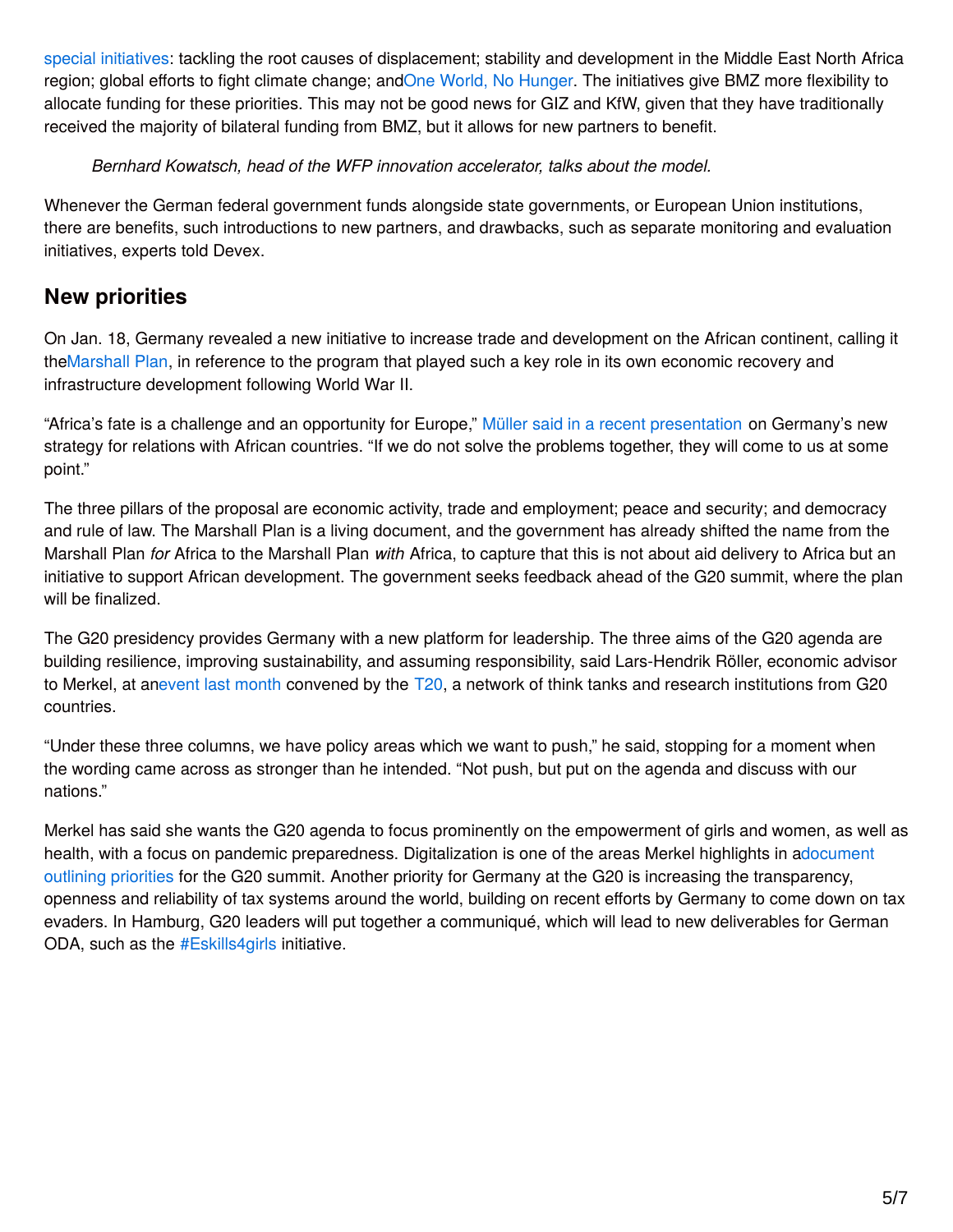

A snapshot of Germany's annual budget process. / Courtesy of SEEK Development

## **Looking ahead**

Between Brexit, which has made German leadership within the EU more important than ever, the United States presidential elections, which put an "America first" administration in the White House, and the rise of nationalism and populism, the pressure is on Merkel. While [Germany](https://www.devex.com/news/germany-an-emerging-power-in-global-development-remains-a-reluctant-leader-89245) is a [reluctant](https://www.devex.com/news/germany-an-emerging-power-in-global-development-remains-a-reluctant-leader-89245) leader, the country is likely to lead by example and work in partnership with others to advance these agendas. For example, GIZ staff members are highly sought after around the world for expertise on energy, due in part to the reputation Germany has developed as a leader in the clean energy transition through its *Energiewende*.

Beyond its own domestic energy transition — and the work Germany is doing to work with partners on their own clean energy transitions — Germany is helping developing countries reach their climate goals. The2015 annual report for GIZ outlines how the agency supported the [governments](https://www.giz.de/en/aboutgiz/corporate_reports.html) of 30 countries, from Vietnam to Morocco to Peru, to meet their COP21 commitments to reduce greenhouse gas emissions. At COP22, Morocco and Germany launched theNDC [Partnership](http://www.ndcpartnership.org/news-and-events/news/release-national-governments-partner-ensure-climate-action-fast-effective-and), a new coalition of developed and developing countries working together on national climate plans. And COP23 will take place at the U.N. Convention on Climate Change Secretariat in Bonn later this year.

2017 is a big year for Germany, not only because of the COP and G20, but also because of its own upcoming elections that will likely shake up the coalition in the Reichstag, the seat of the German Parliament in Berlin.

But despite the rise of nationalism and populism reflected in Brexit, the U.S. presidential elections, and even the rise